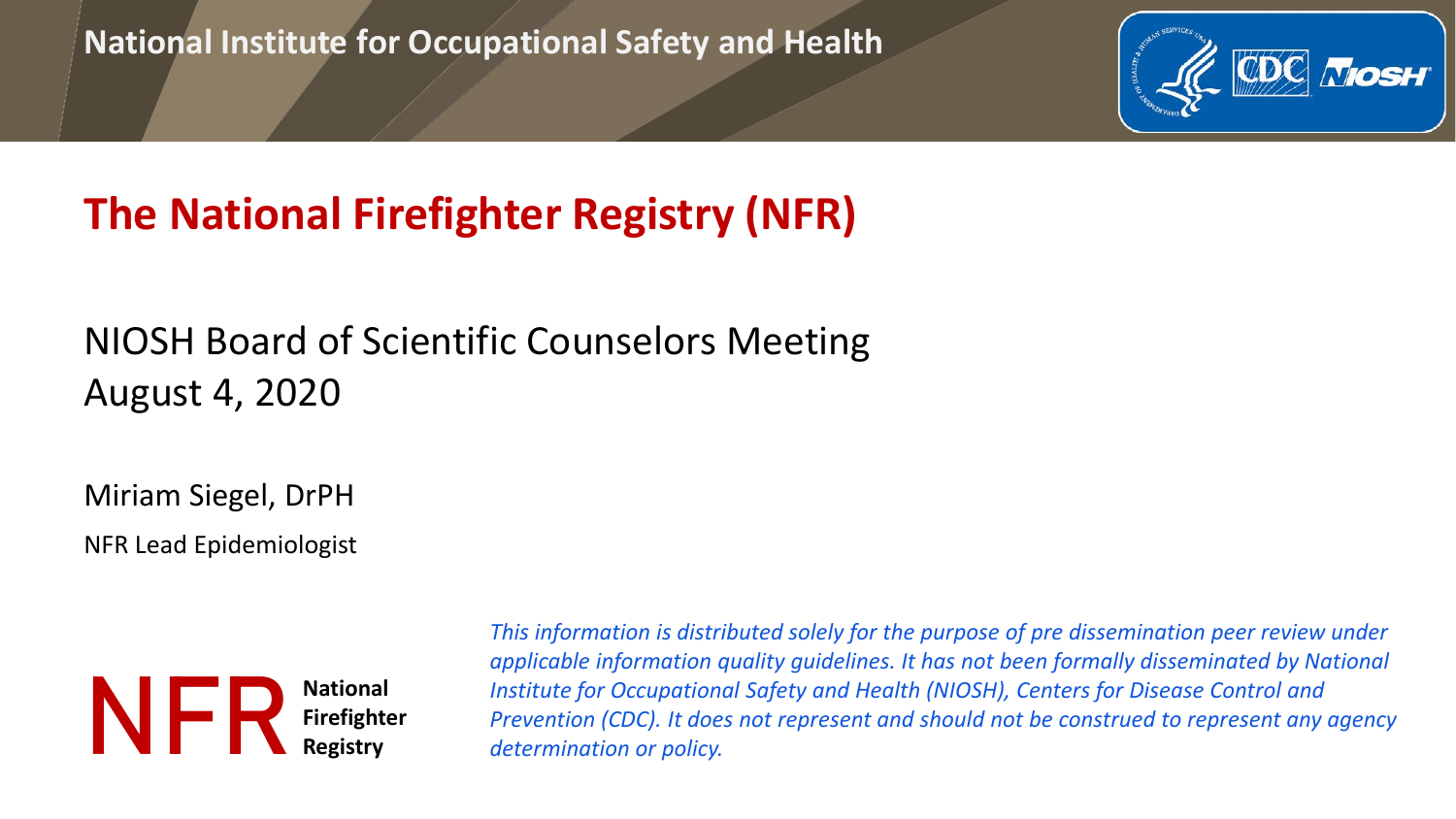# **Why is the NFR being created?**

- **The Firefighter Cancer Registry Act of 2018**
- **Previous studies, including a study by NIOSH, indicate** that firefighters are at higher risk of cancer.
- **E** Studies are limited by small numbers of women and minorities, and a lack of data on volunteers.
- No national data sources that combine exposure and cancer information for studying the link in firefighters.
- Goal to track firefighters' cancer risk over time to better understand the link between workplace exposures and cancer.



#### AT THE SECOND SESSION

Begun and held at the City of Washington on Wednesday, the third day of January, two thousand and eighteen

### $An$   $Ar$

To require the Secretary of Health and Human Services to develop a voluntary registry to collect data on cancer incidence among firefighters.

Be it enacted by the Senate and House of Representatives of the United States of America in Congress assembled,

#### **SECTION 1. SHORT TITLE.**

This Act may be cited as the Firefighter Cancer Registry Act of 2018.

SEC. 2. VOLUNTARY REGISTRY FOR FIREFIGHTER CANCER **INCIDENCE.** 

(a) IN GENERAL.-The Secretary of Health and Human Services (referred to in this section as the Secretary), acting through the Director of the Centers for Disease Control and Prevention and in coordination with other agencies as the Secretary determines appropriate, shall develop and maintain, directly or through a grant or cooperative agreement, a voluntary registry of firefighters (referred to in this section as the Firefighter Registry) to collect relevant health and occupational information of such firefighters for purposes of determining cancer incidence.

(b) USE OF FIREFIGHTER REGISTRY.—The Firefighter Registry may be used for the following purposes: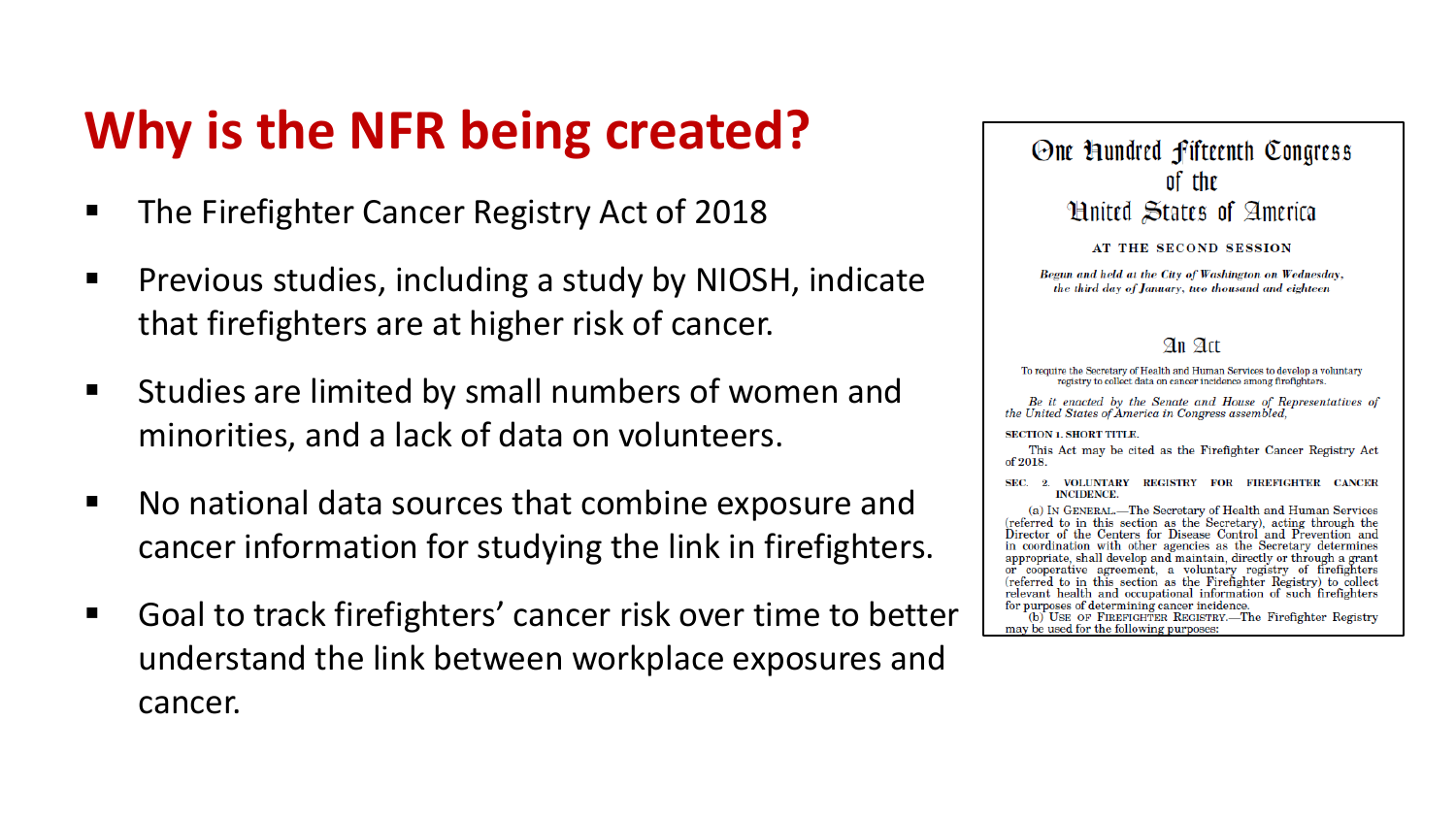# **Who will be included?**

- The NFR will represent ALL firefighters, not just those with cancer
- **Minority, female, and volunteer firefighters**
- Also interested in sub-specialties like:
	- Instructors
	- Wildland firefighters
	- Fire investigators
- Goal is to enroll 200,000+

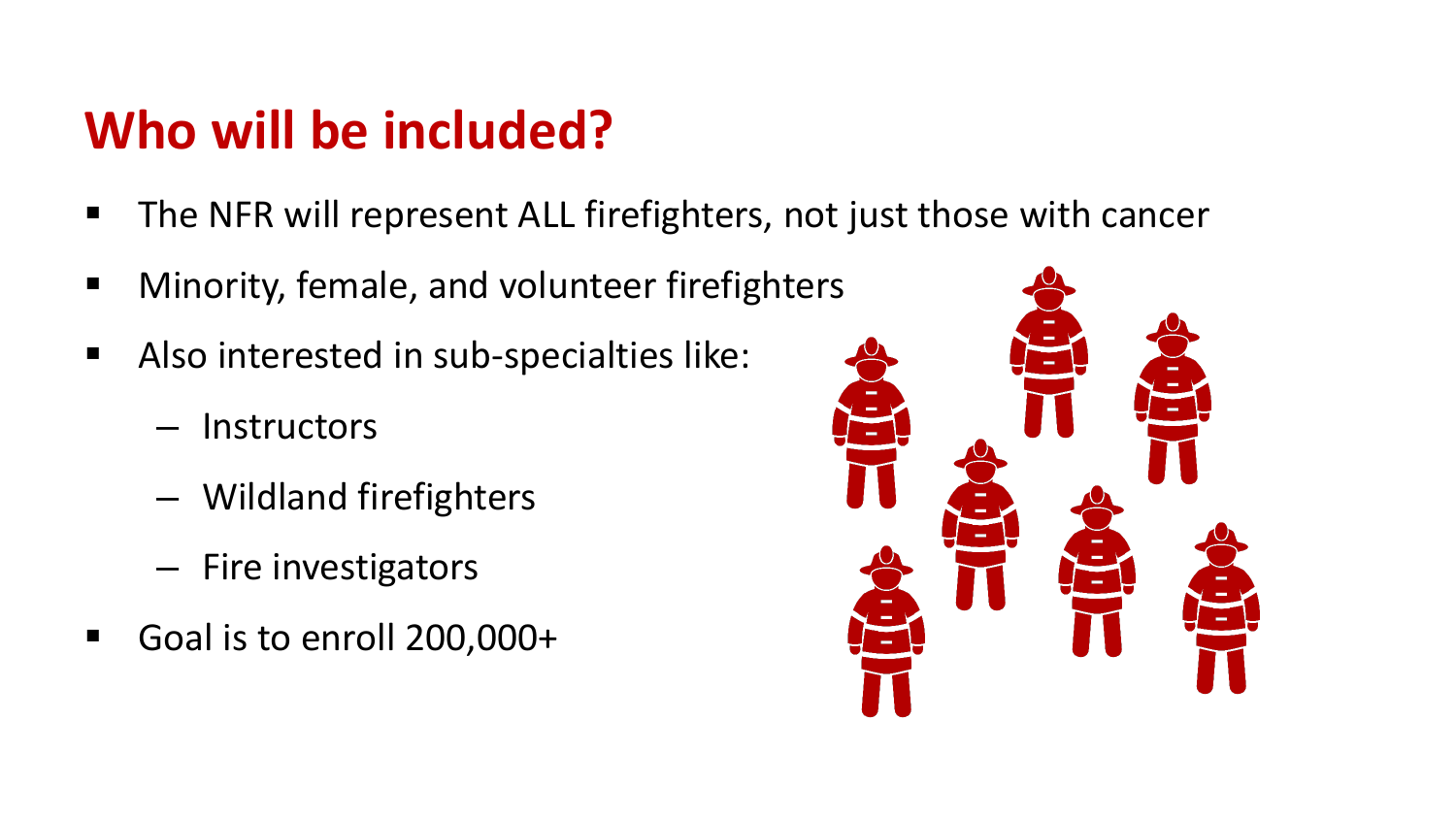# **Protocol Objectives**

Develop a voluntary registry of firefighters to collect health and occupational information for determining cancer incidence and risk factors

- **1. Collect self-reported information** on workplace and personal characteristics through on online web portal
- **2. Obtain records** from fire departments or agencies to track trends and patterns of exposure
- **3. Link with health information databases**, including population-based cancer registries and the National Death Index to detect cancers and deaths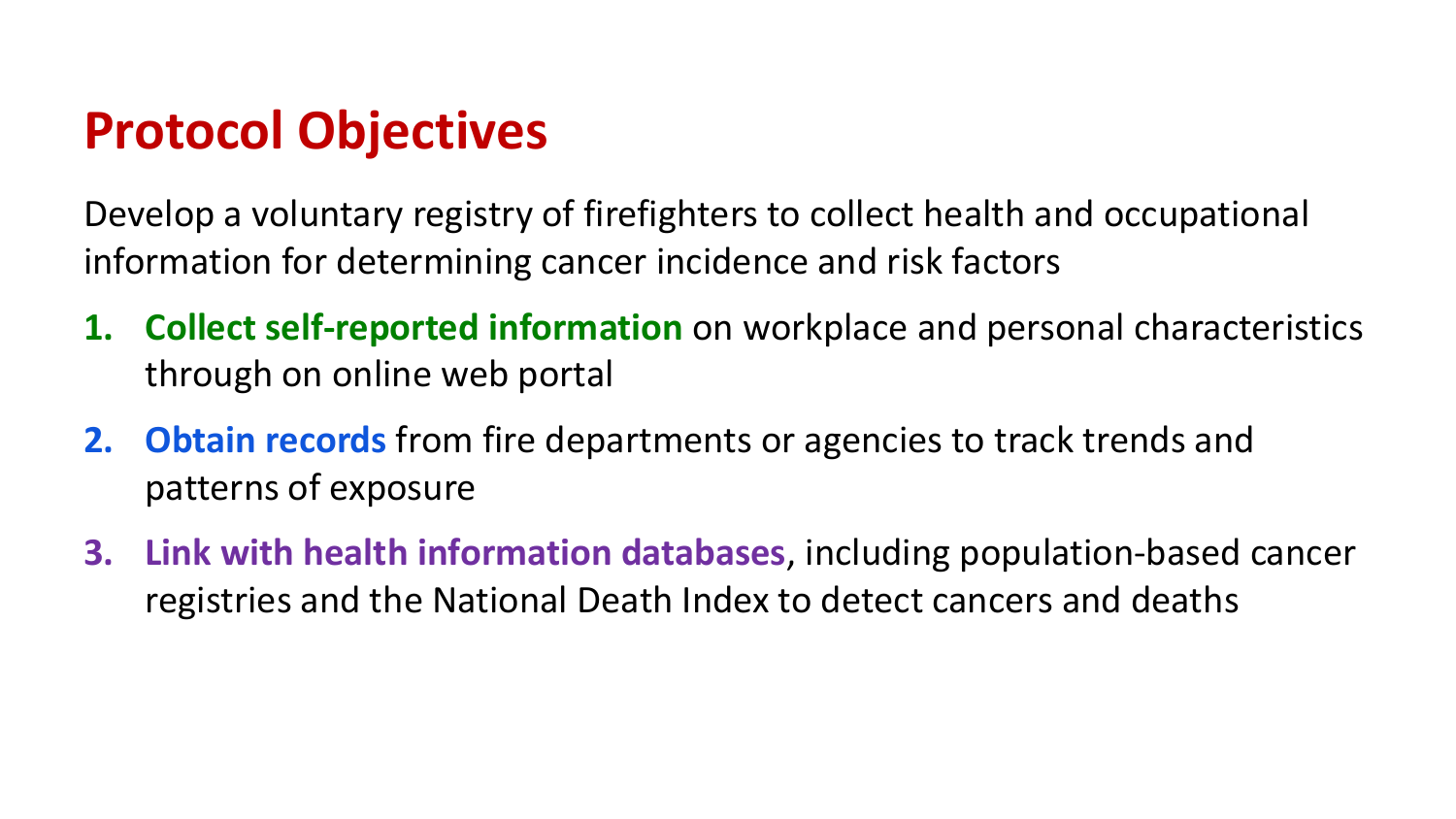### **NFR Participants**

Web portal enrollment

Incident records collection

**Targeted Cohort**: Currently active firefighters from selected fire departments or states

**Open Cohort**:

Any members of the U.S. fire service, including active, former, and retired members, who have ever been an active firefighter (paid or volunteer)

Web portal enrollment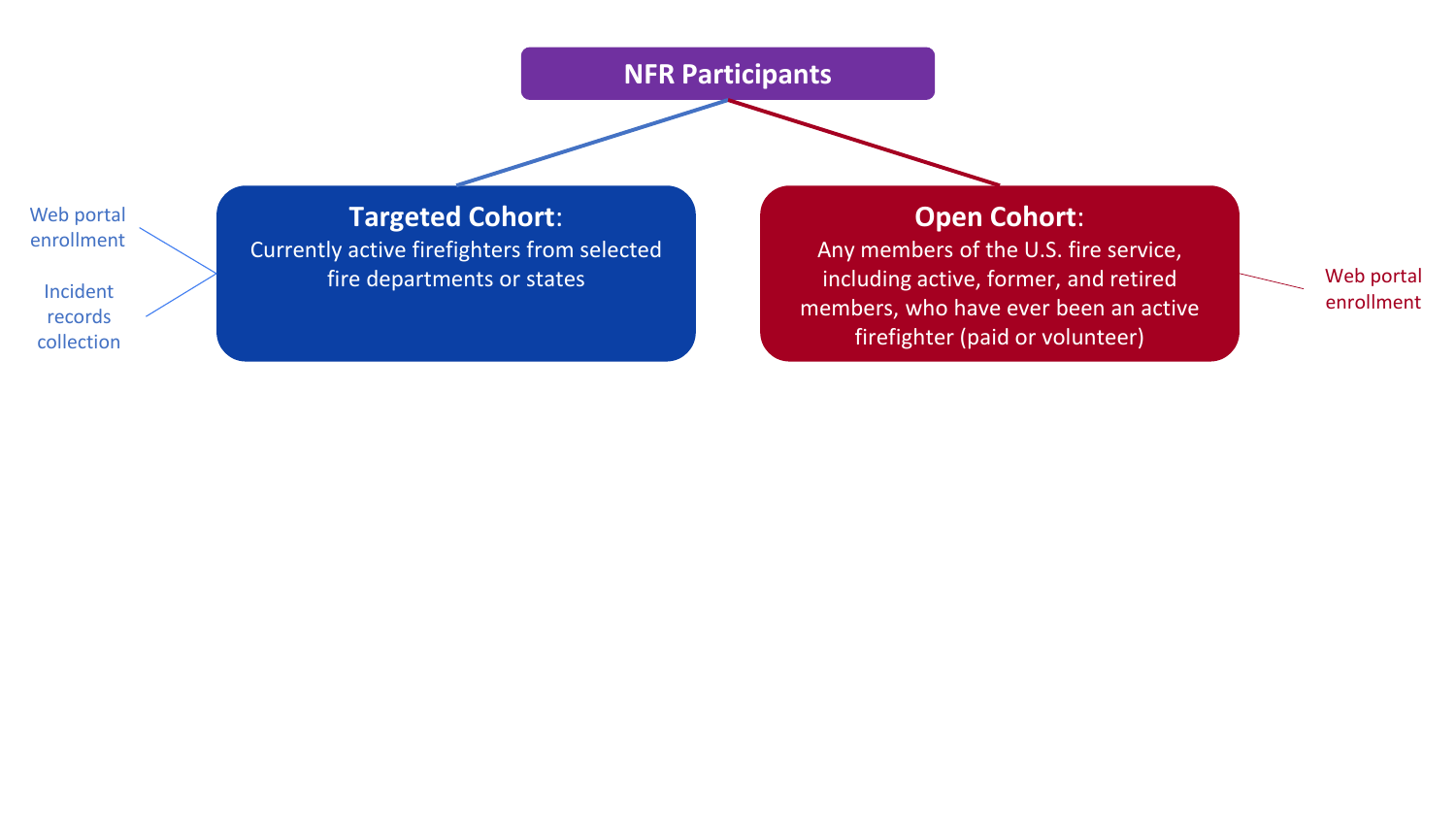### **NFR Participants**

Web portal enrollment

Incident records collection

**Targeted Cohort**: Currently active firefighters from selected fire departments or states

• Provides the population at risk required for

- assessing cancer incidence rates
- Reduces selection/participation bias
- Additional exposure information from department records
- Ability to assess response characteristics and comparisons with Open Cohort
- Most cost/labor/time-intensive
- Excludes non-structural, non-active firefighters

**Open Cohort**:

Any members of the U.S. fire service, including active, former, and retired members, who have ever been an active firefighter (paid or volunteer)

Web portal enrollment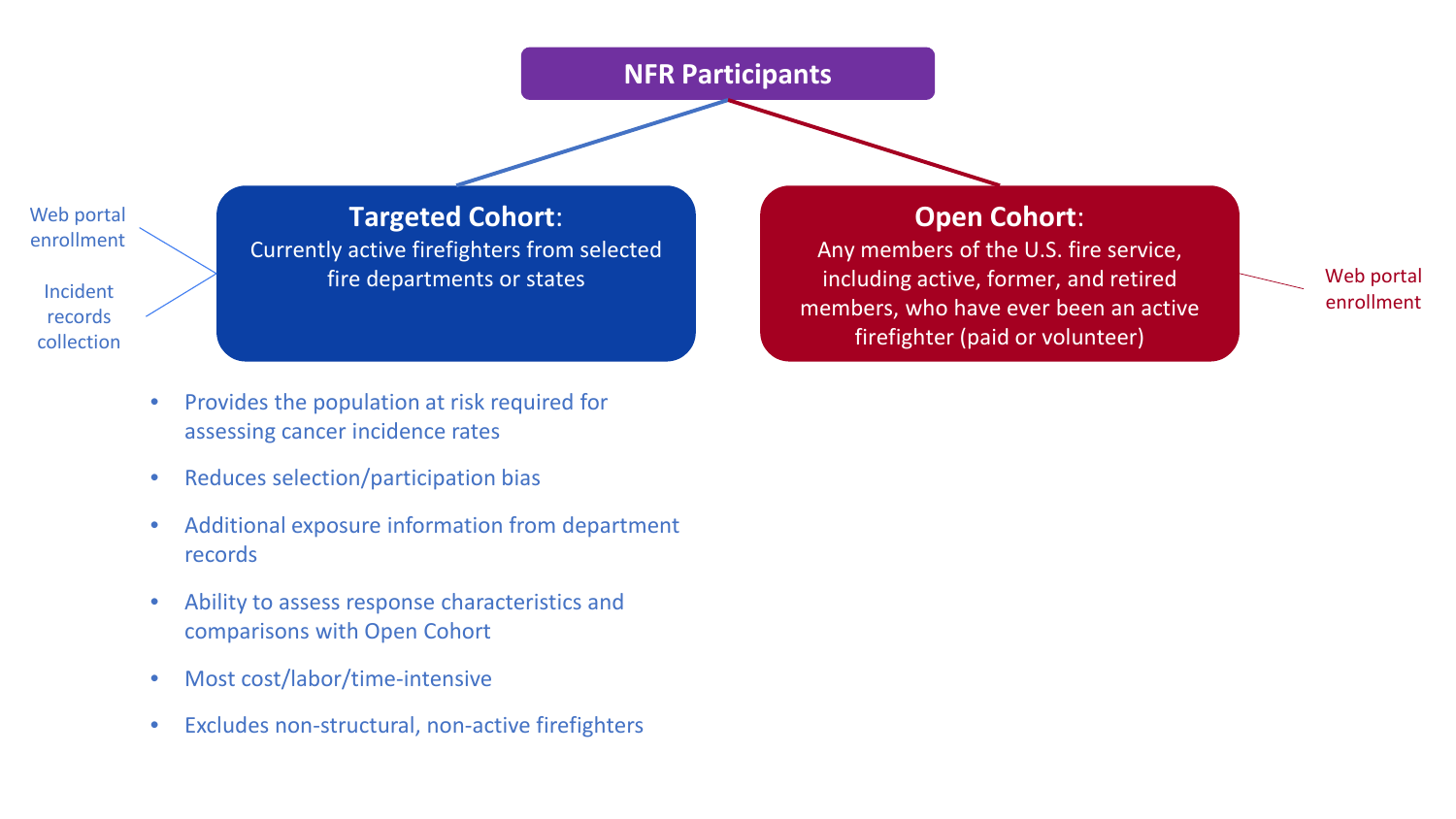### **NFR Participants**

Web portal enrollment

Incident records collection

**Targeted Cohort**: Currently active firefighters from selected fire departments or states

- Provides the population at risk required for assessing cancer incidence rates
- Reduces selection/participation bias
- Additional exposure information from department records
- Ability to assess response characteristics and comparisons with Open Cohort
- Most cost/labor/time-intensive
- Excludes non-structural, non-active firefighters

### **Open Cohort**:

Any members of the U.S. fire service, including active, former, and retired members, who have ever been an active firefighter (paid or volunteer)

Web portal enrollment

- Non-probability sample for which all firefighters are eligible
- Best method for recruiting a large, diverse, & inclusive sample
- Less cost/labor/time-intensive
- Opportunity for earlier analyses internal to sample (e.g., descriptive, cross-sectional, casecontrol)
- Subject to selection/participation bias
- Limited to self-reported exposure information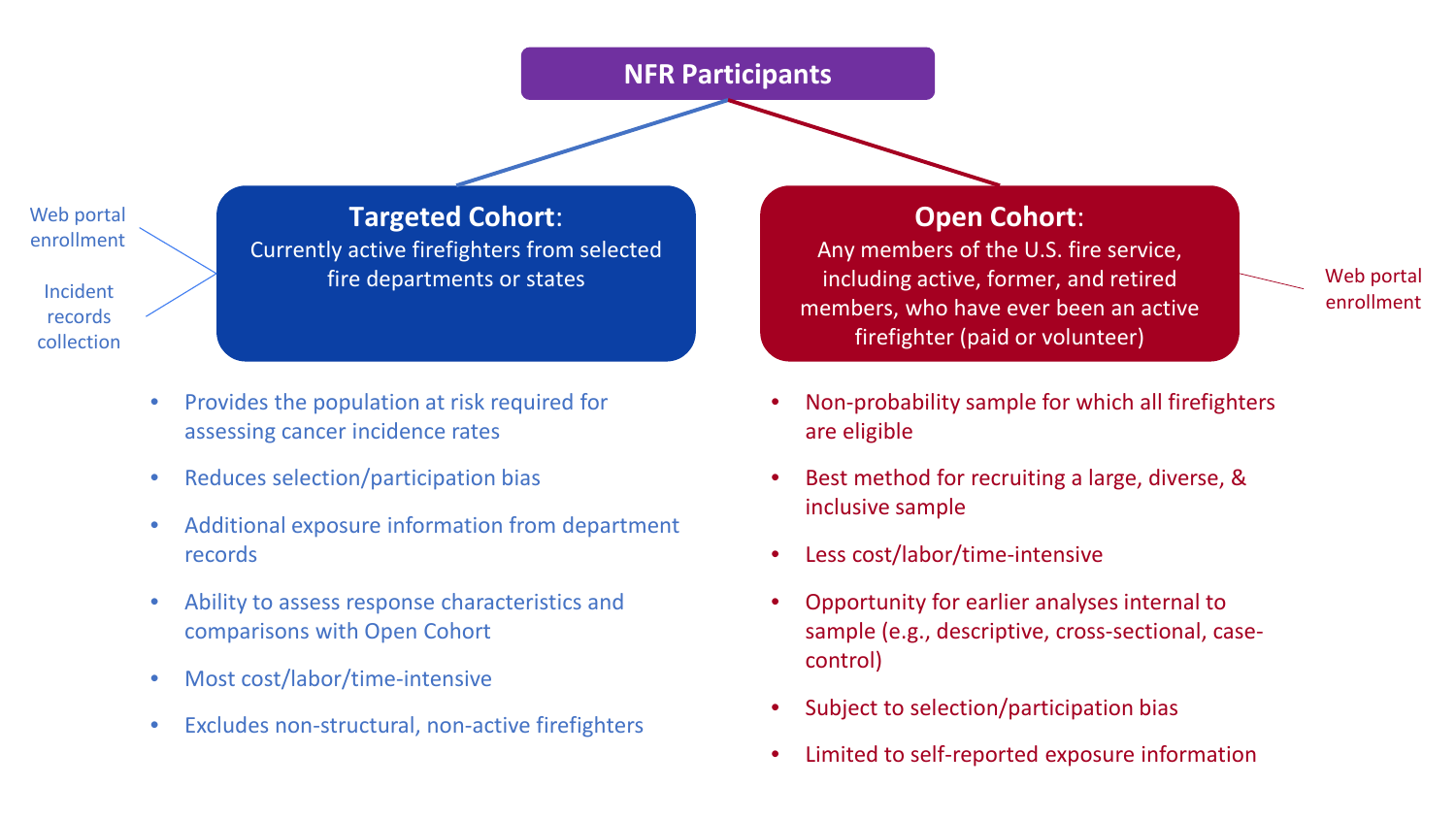Fire department sampling

State firefighter certification databases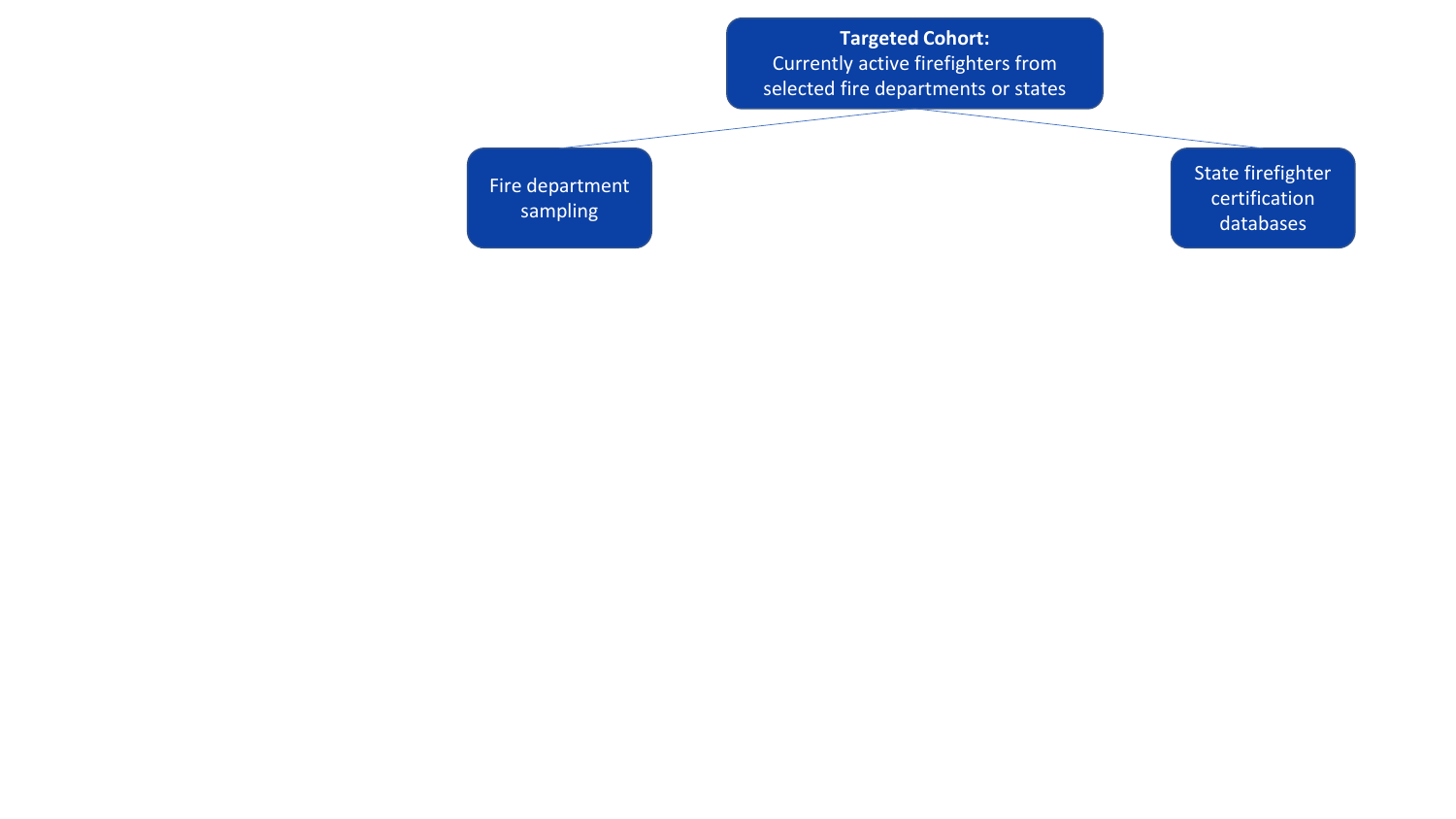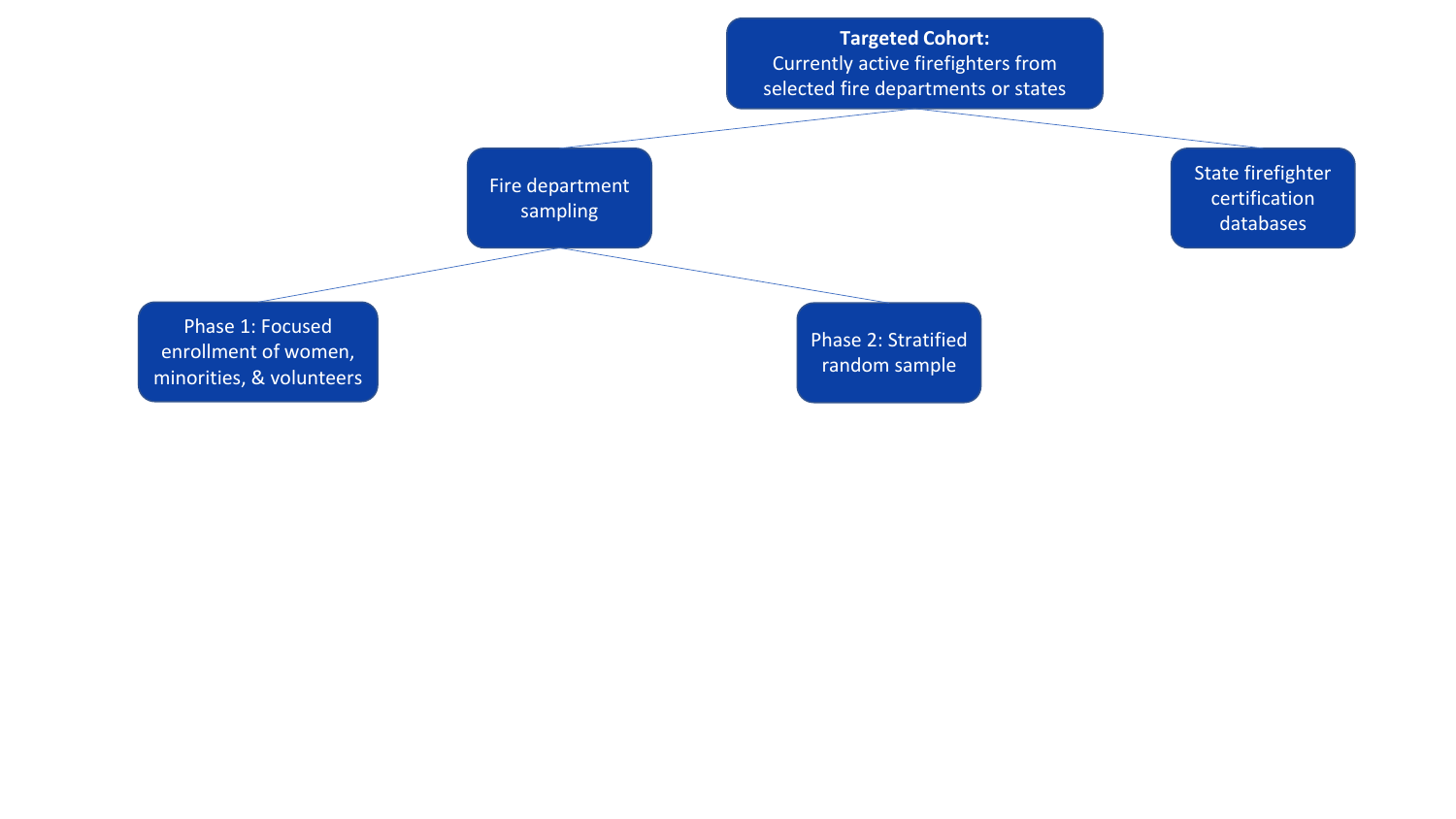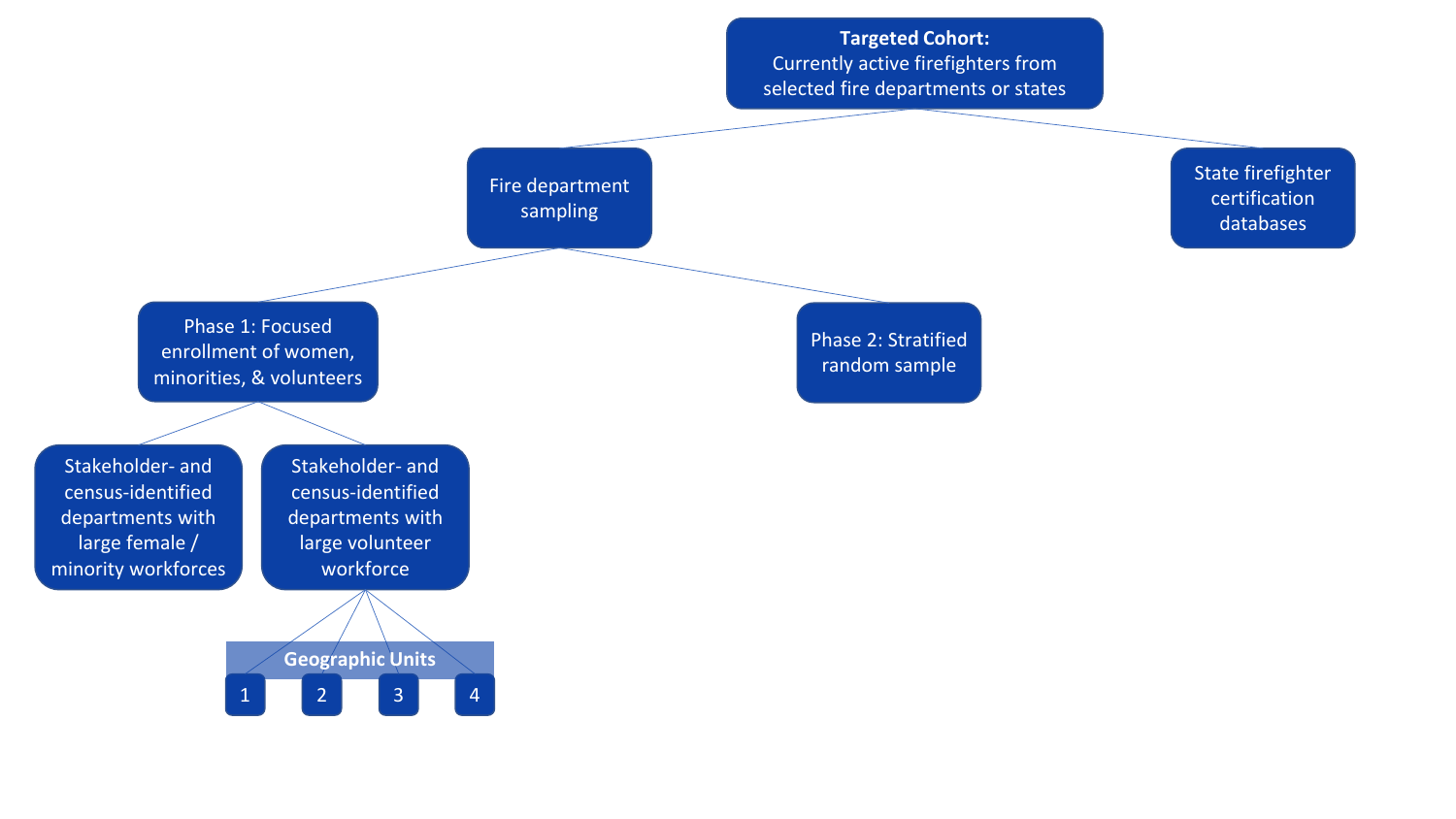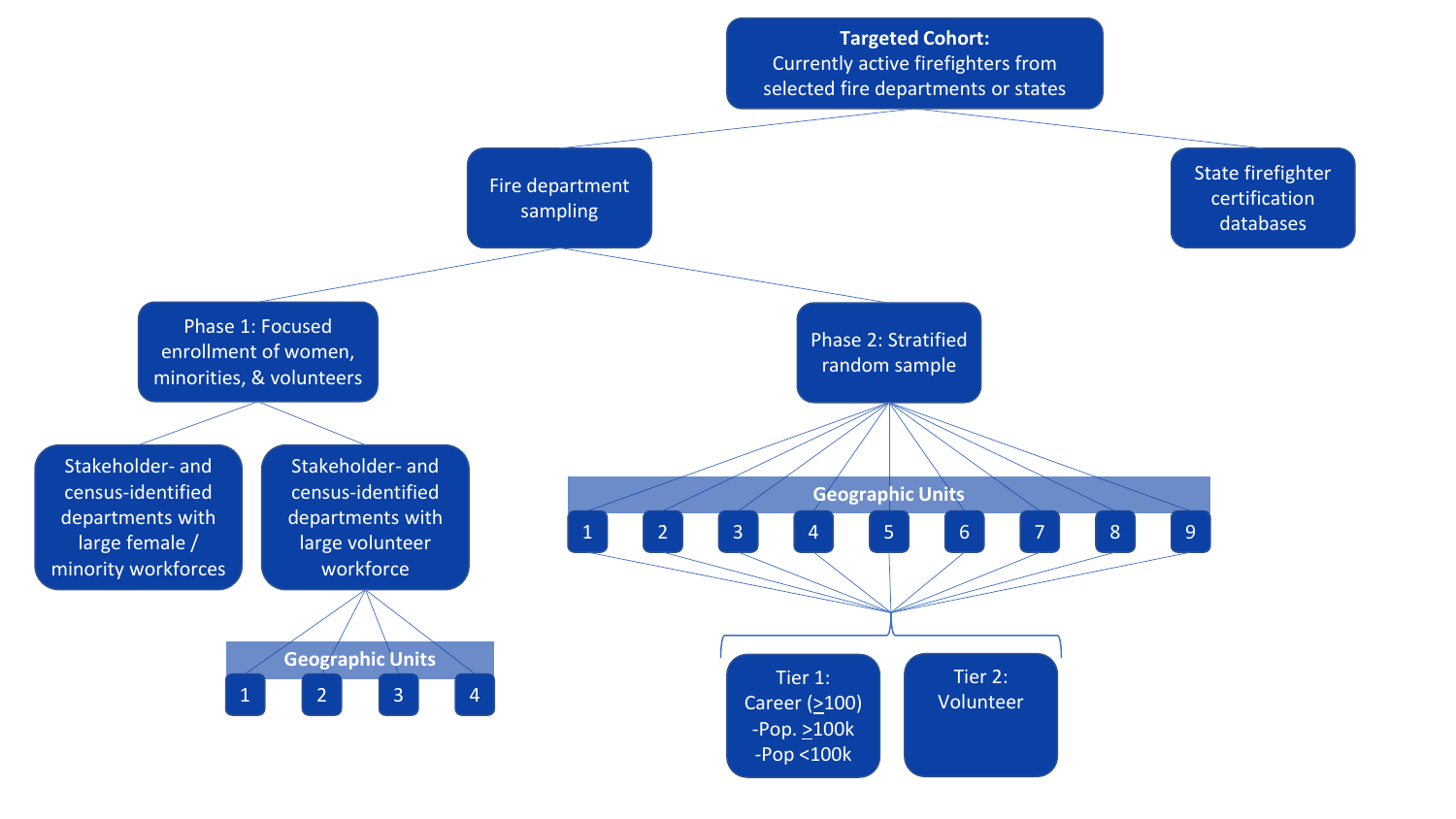## **Targeted Cohort Sample Size Estimates**

## **Minimum benchmarks:**

 $\geq$ 1,000 women;  $\geq$ 6,500 non-white firefighters;  $\geq$ 5,000 volunteers

to detect elevations in breast or all cancers in comparison to the general population (SIRs)

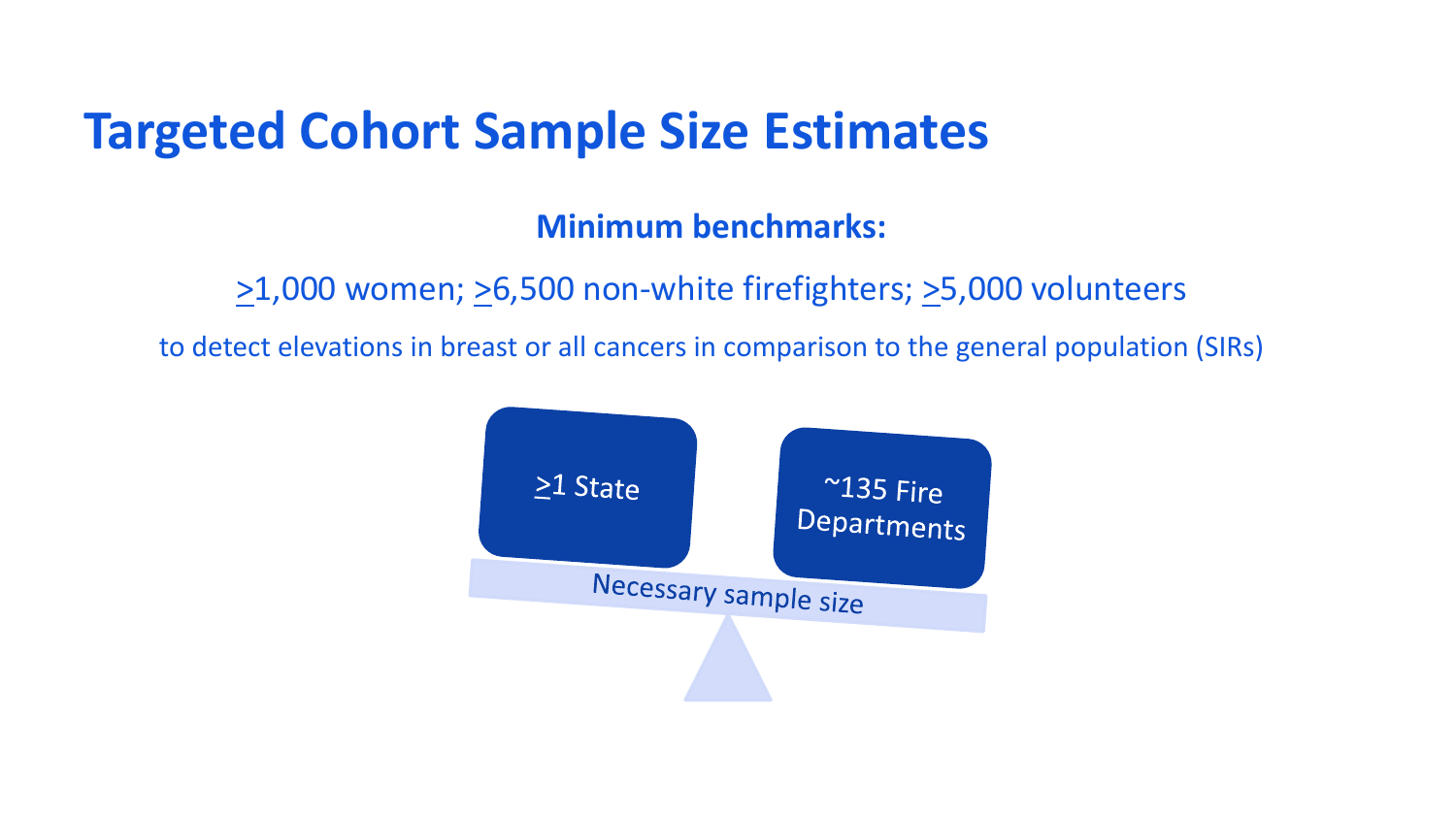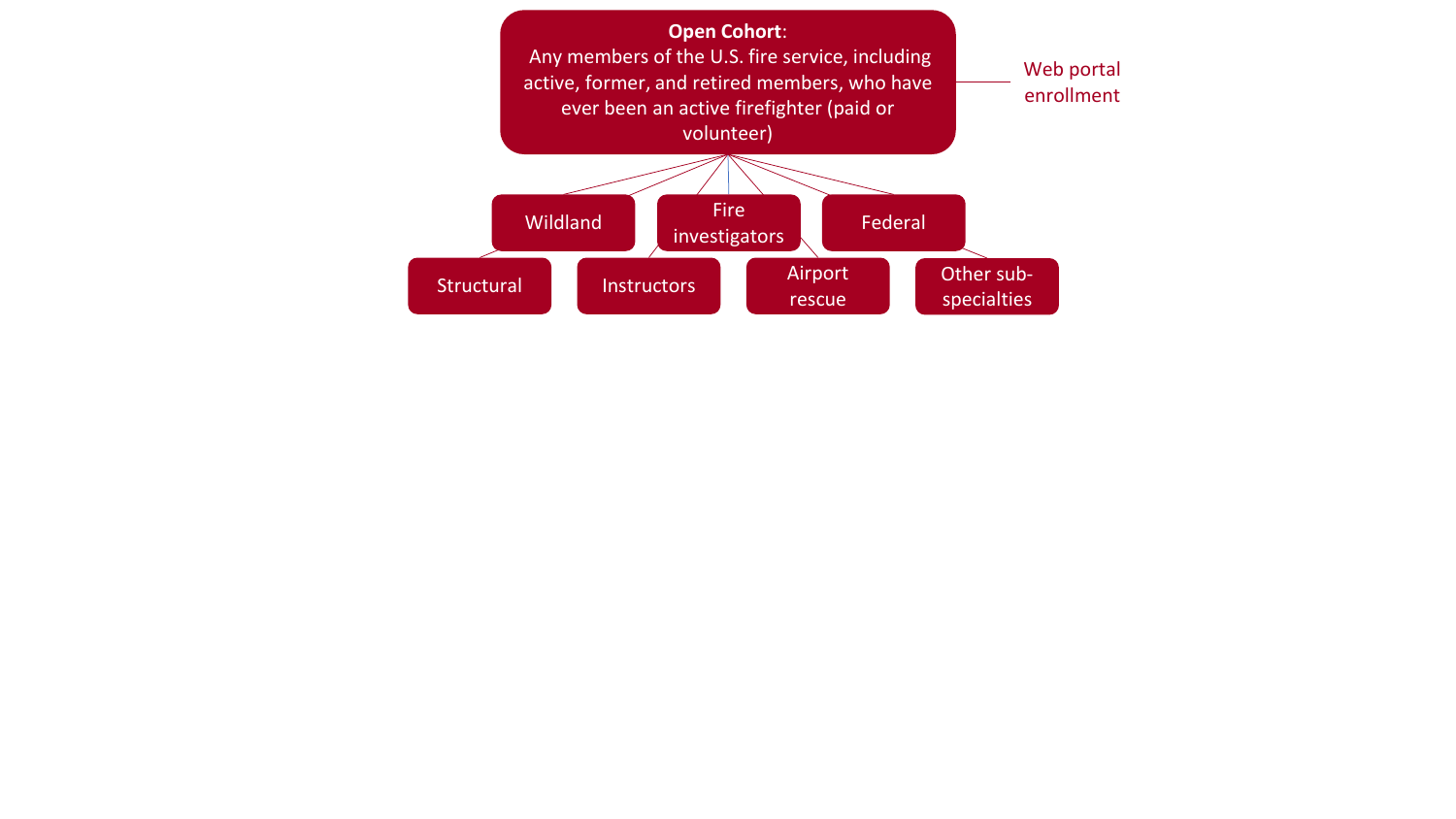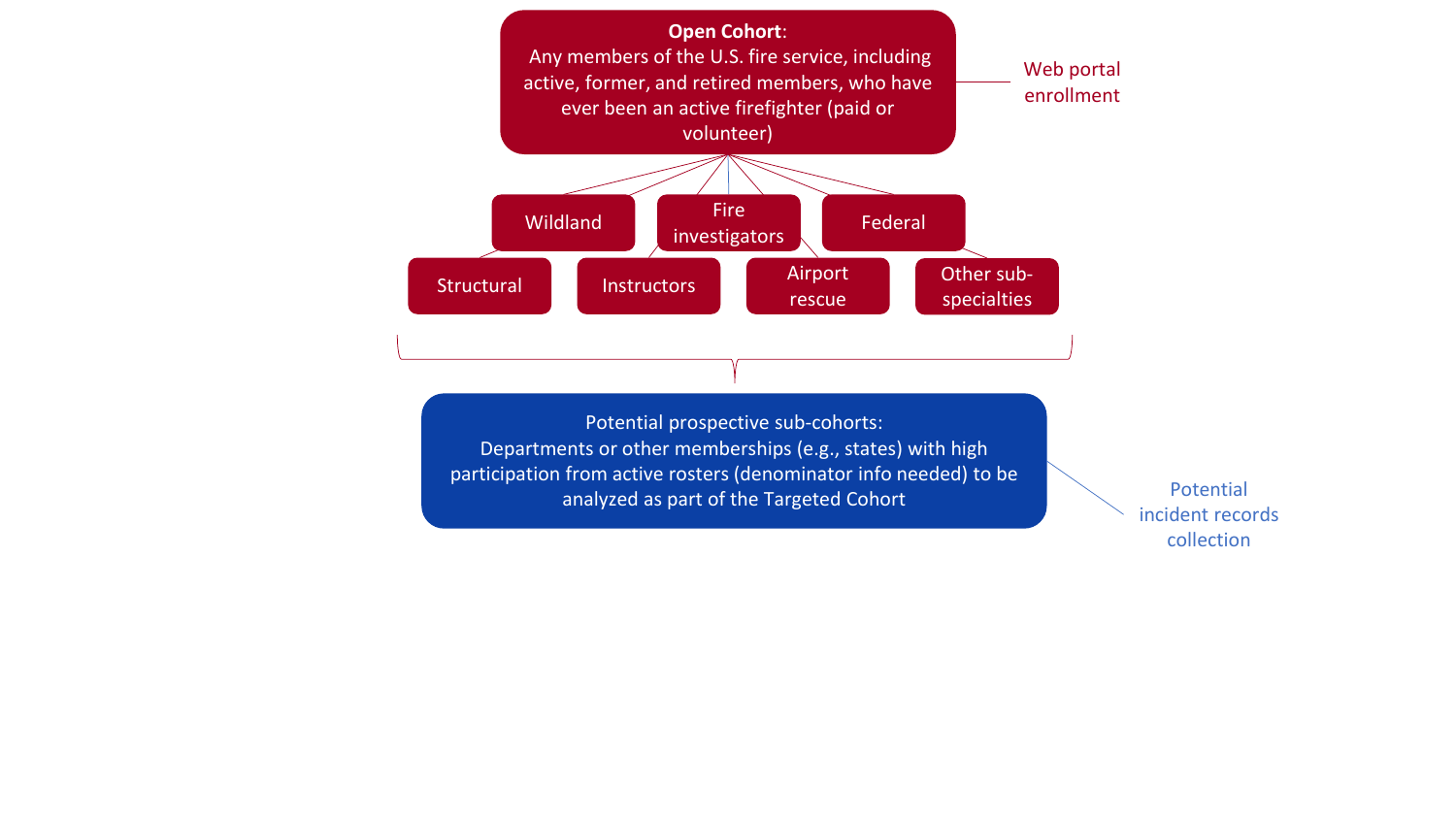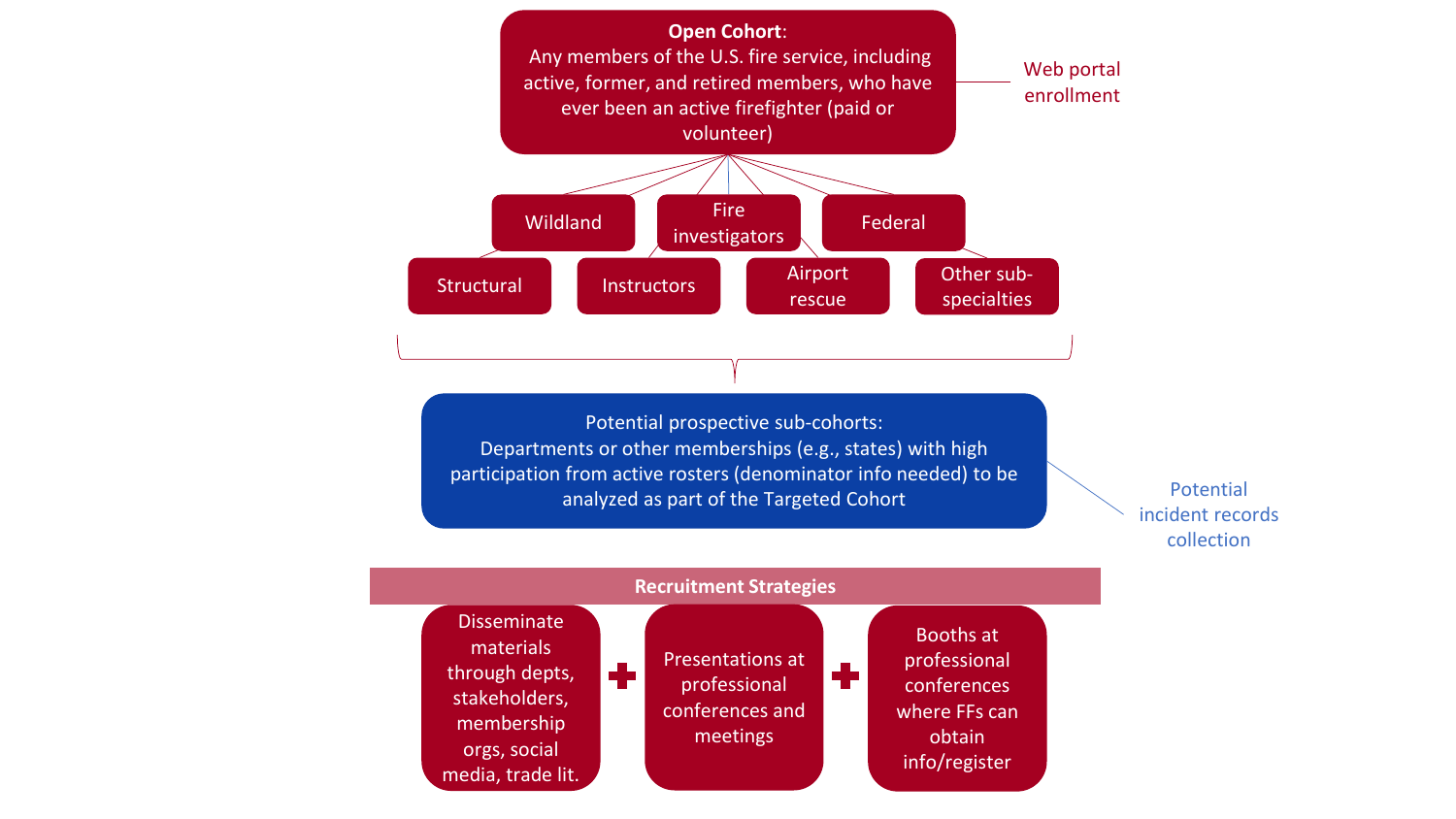1.a 1.b

### **TARGETED COHORT**

Current firefighters from selected fire depts or state certification databases

NFR Enrollment Primary source of self-reported exposure information

**OPEN COHORT** Any current/former members of the U.S. fire service

N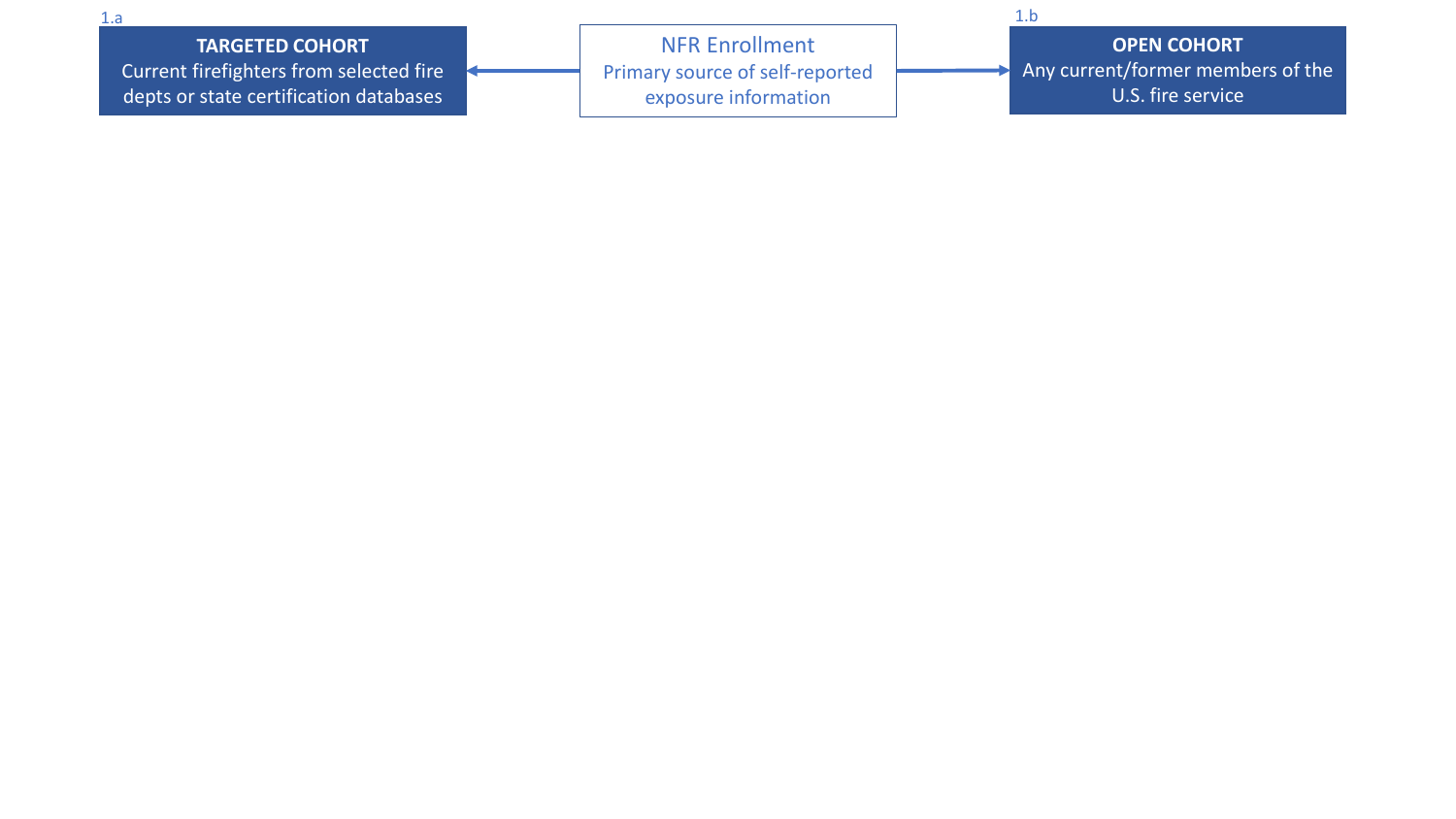### **TARGETED COHORT** Current firefighters from selected fire

depts or state certification databases

NFR Enrollment Primary source of self-reported exposure information

1.a 1.b

**OPEN COHORT** Any current/former members of the U.S. fire service

### End results of participation

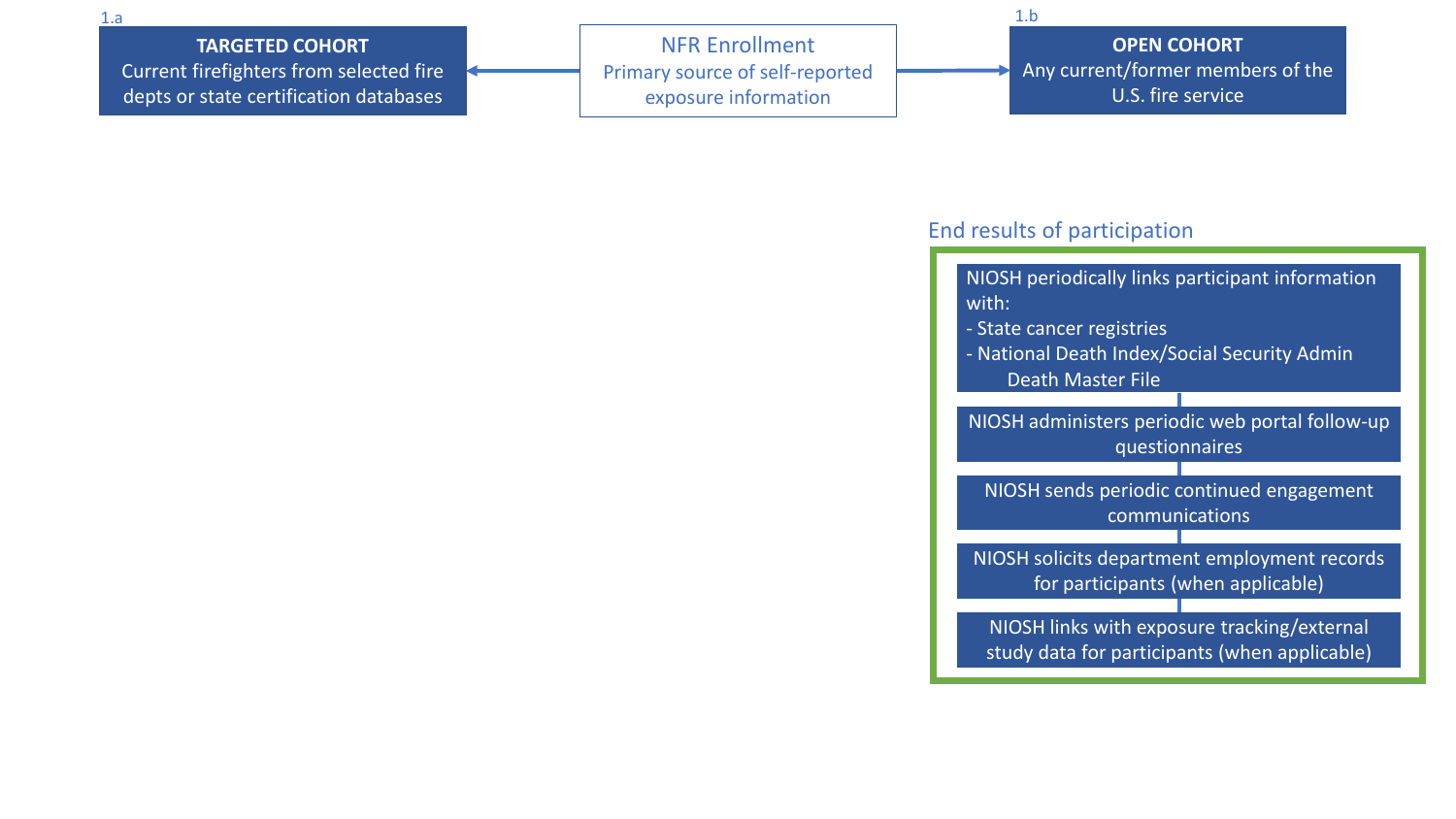**TARGETED COHORT** Current firefighters from selected fire depts or state certification databases

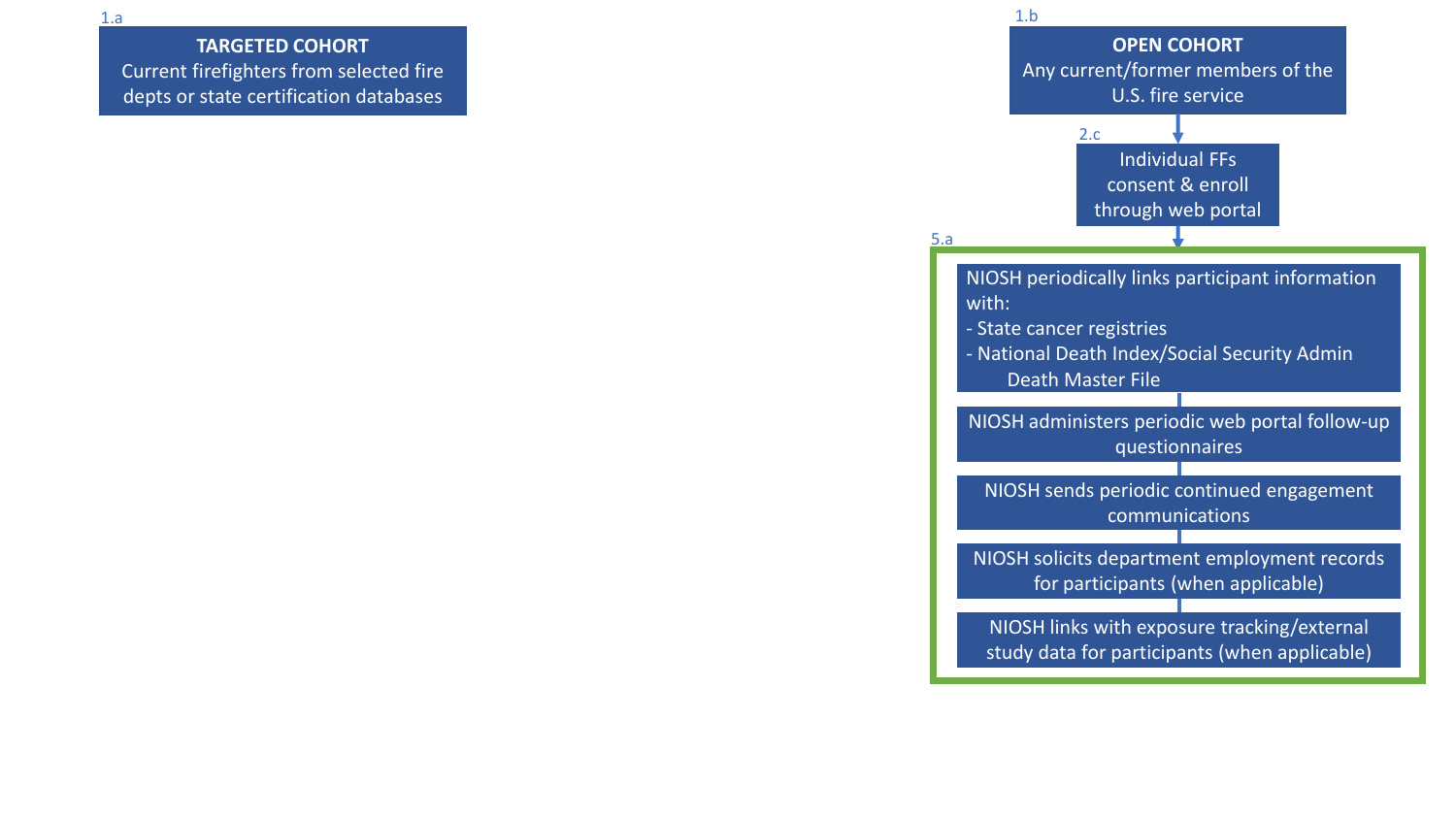

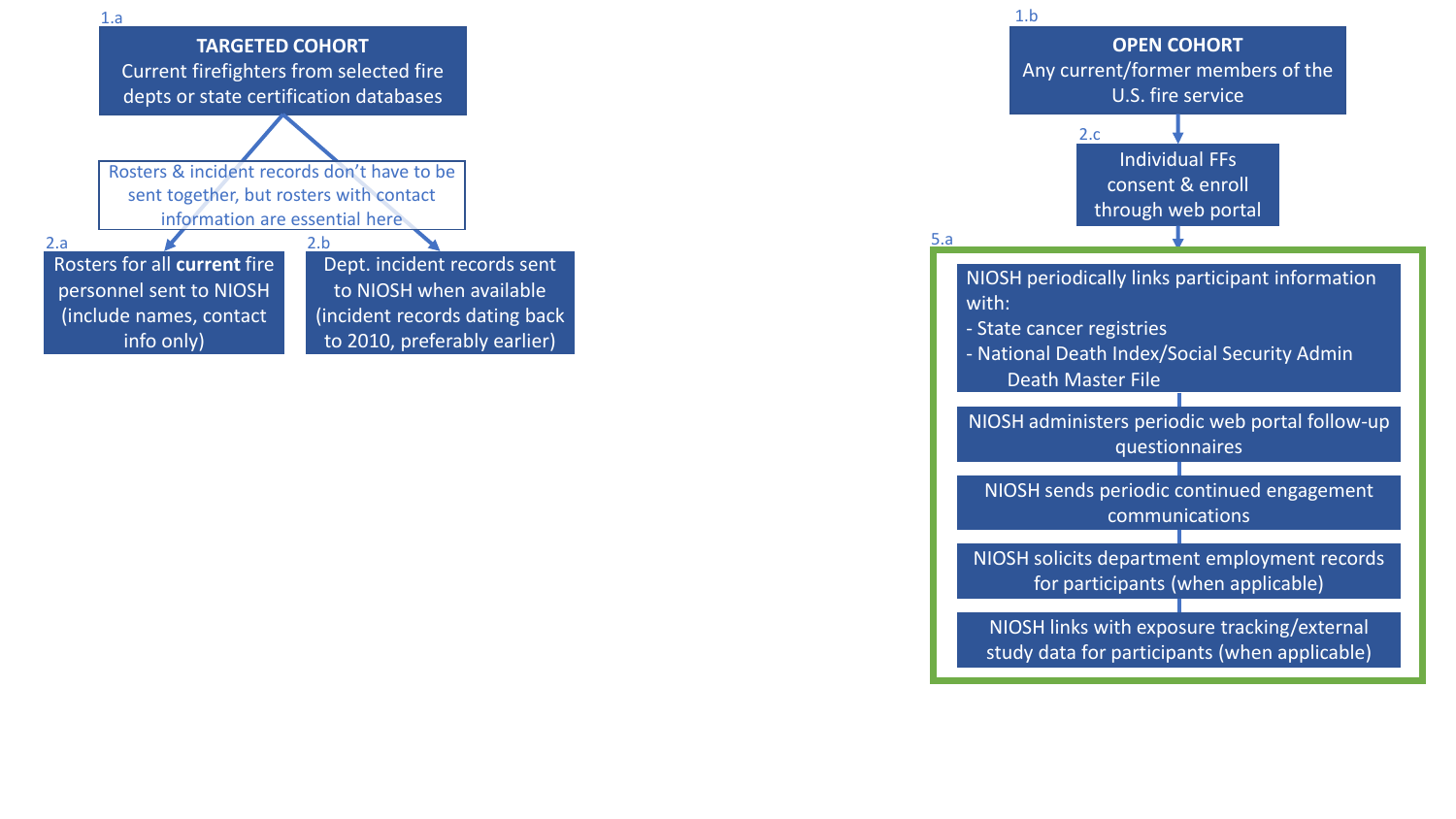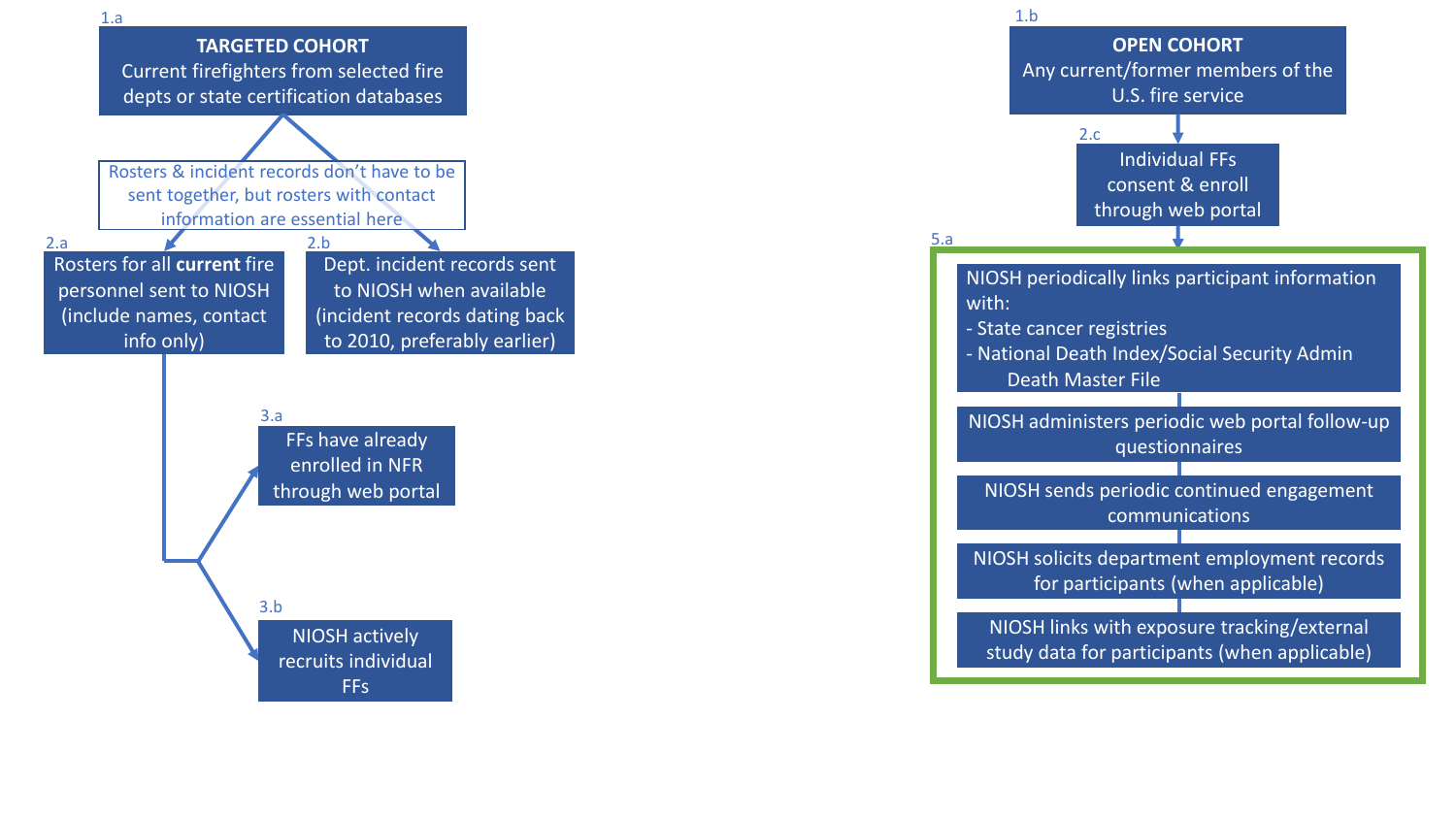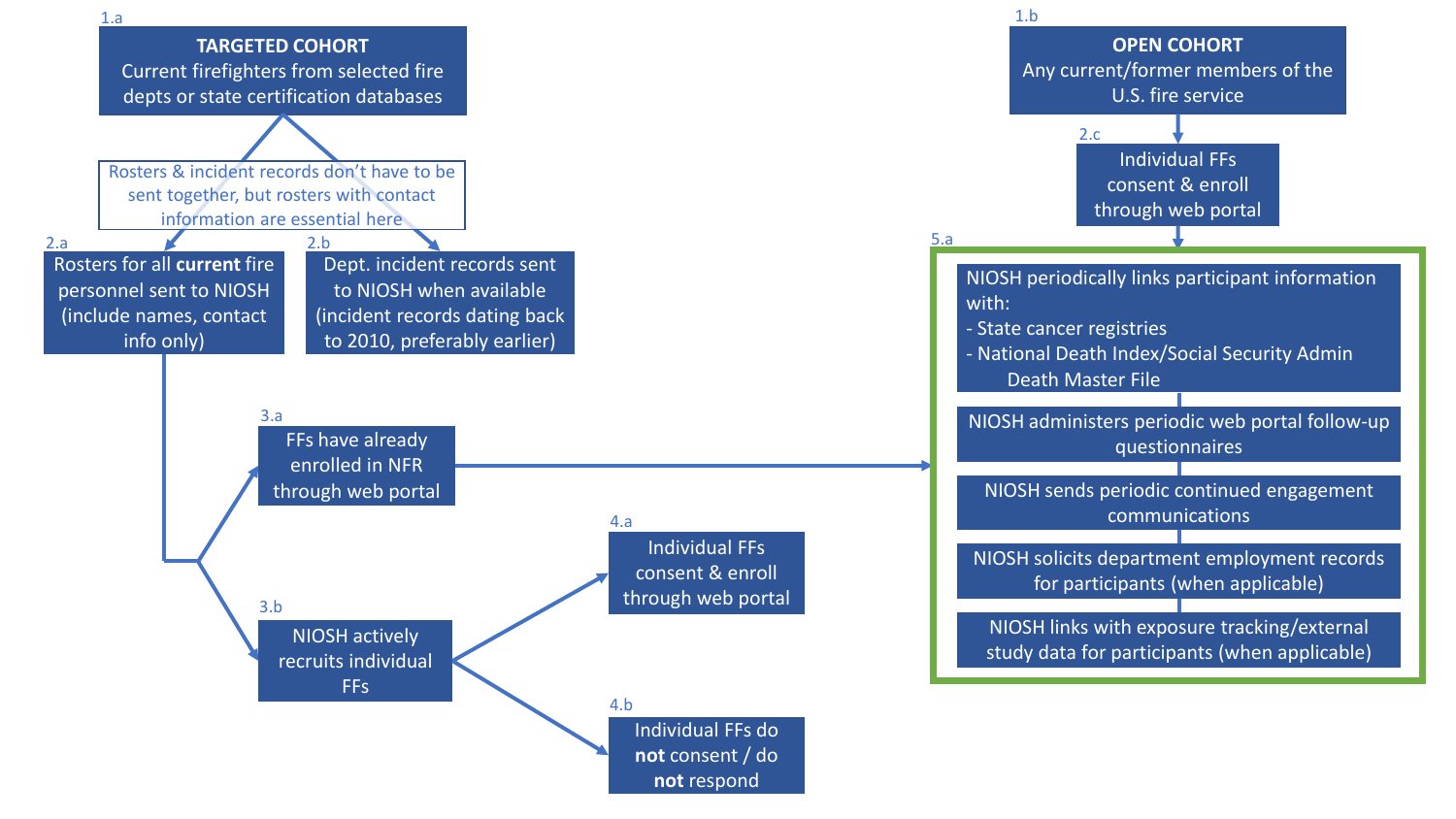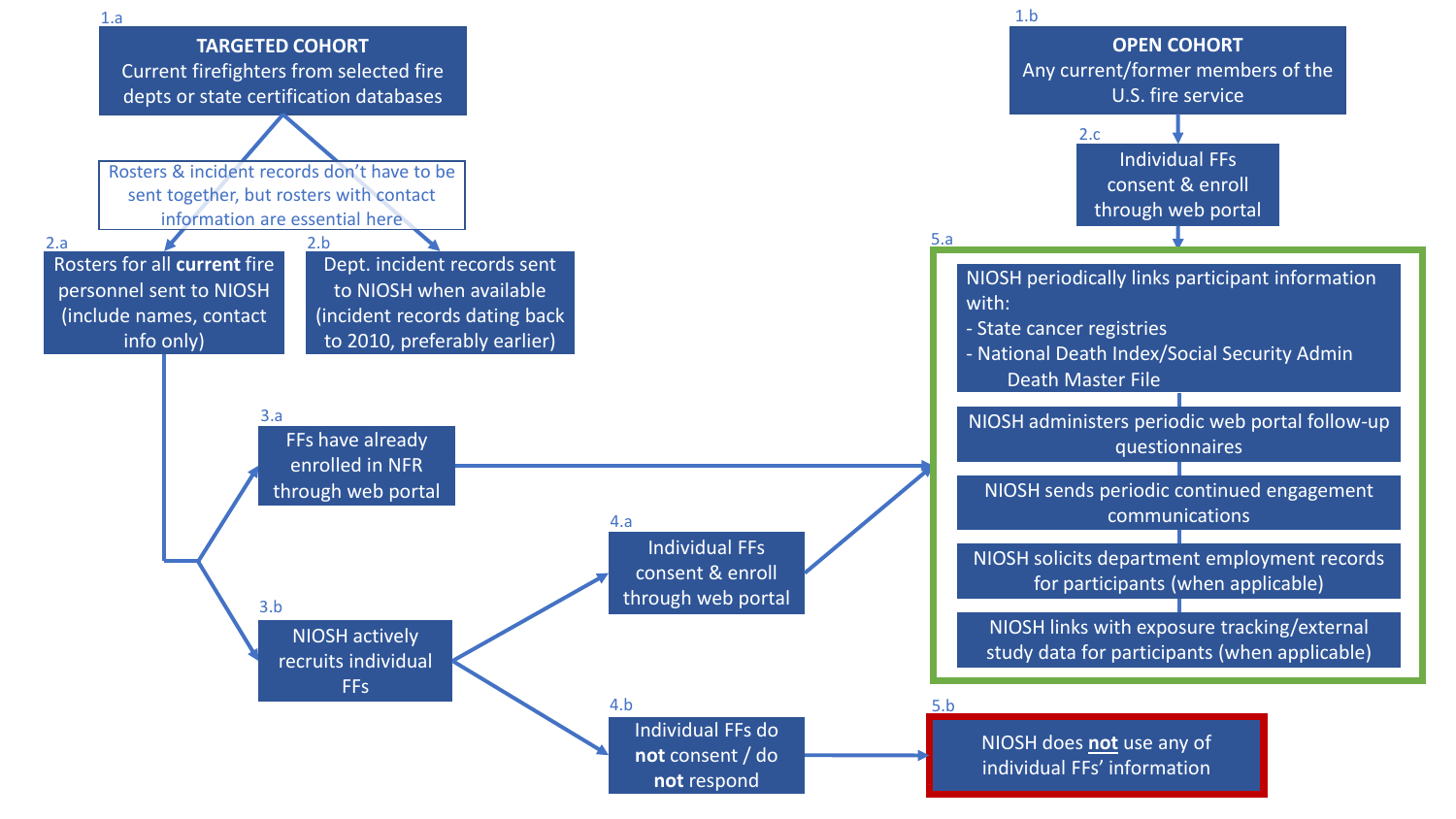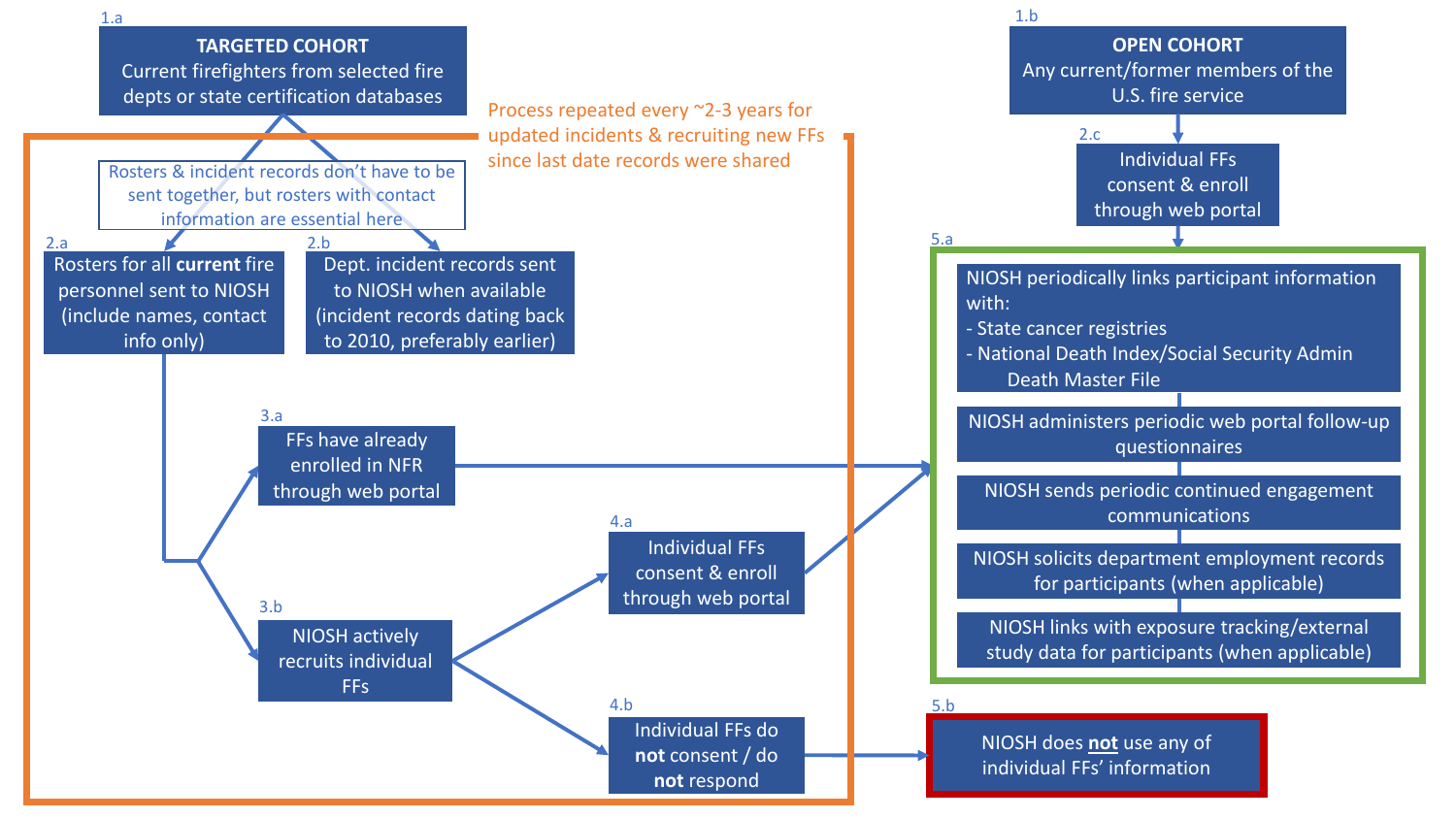# **Enrollment Questionnaire/Web Portal**

- Balance brevity with scientific reasoning
	- Work/exposure history, demographics, lifestyle, health history
- **Simple & easily accessible** 
	- Mobile and desktop version
- Secure format
	- Multifactor authentication
- Relevant to all firefighters
- Convey privacy (e.g., for SSN collection)
- **Platform for important, voluntary follow-up questionnaires**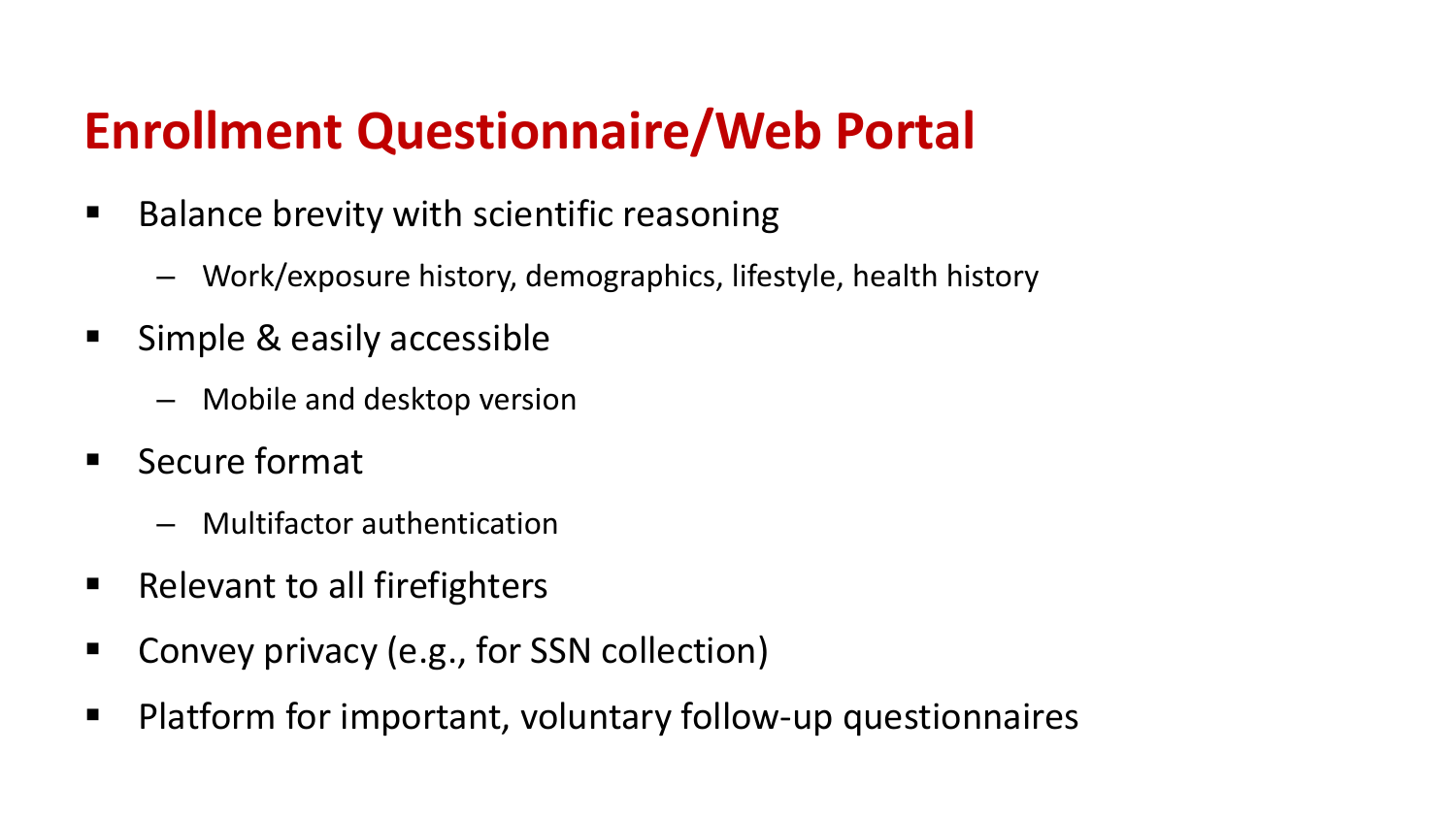# **Enrollment Process**

- **Step 1** 
	- Create login.gov account
- **Step 2** 
	- Review and sign informed consent
- **Step 3** 
	- Create user profile
- $\blacksquare$  Step 4
	- Complete enrollment questionnaire

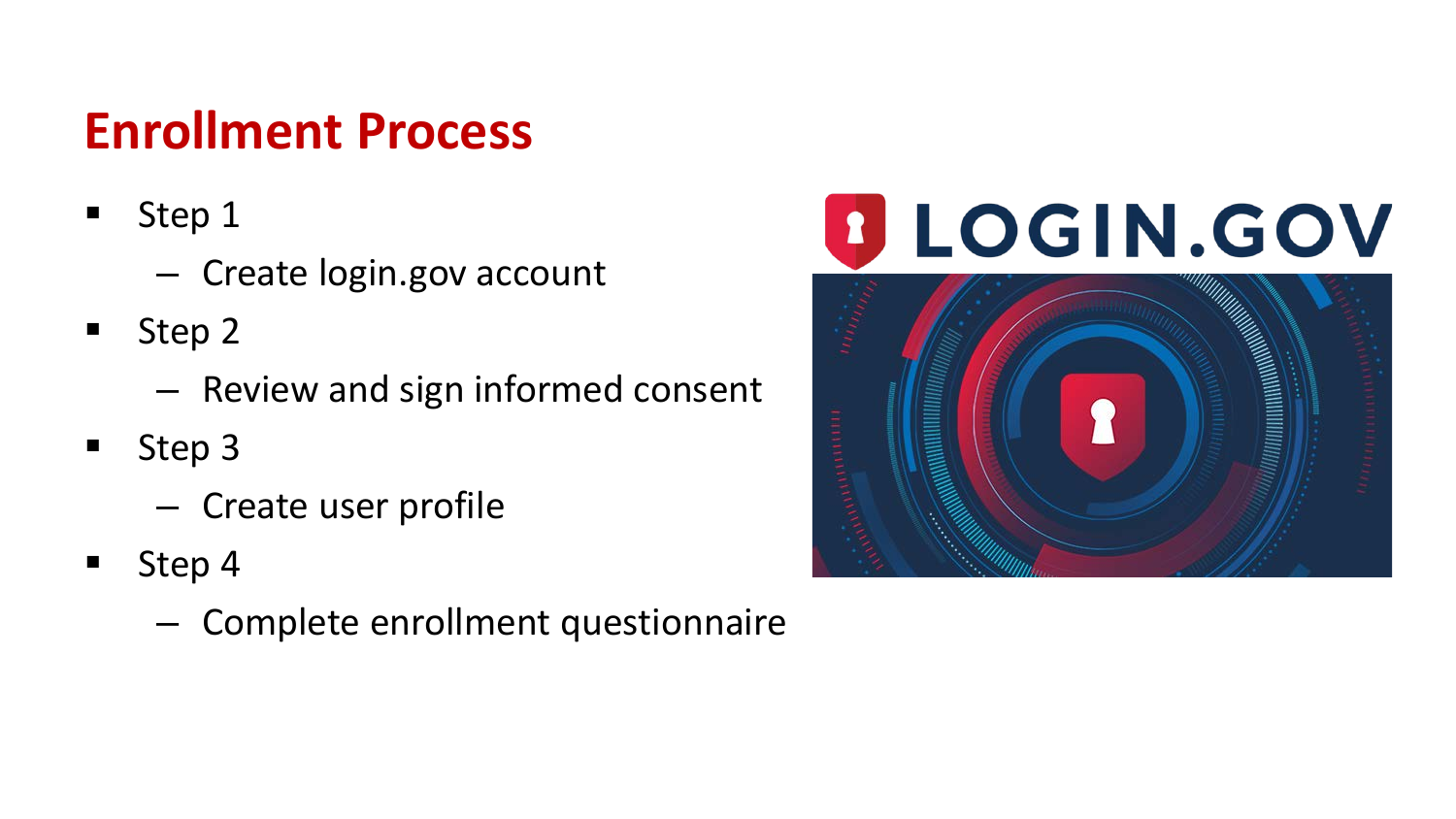## **Assurance of Confidentiality**

- Firefighter Cancer Registry Act of 2018 stipulates:
	- ‒ **Make data publicly available**
	- ‒ **Protect firefighters' privacy**
- Obtain an Assurance of Confidentiality (AoC)
	- Highest level of protection by the federal government
	- ‒ Protects individuals and institutions

| $\blacksquare$ | $\blacksquare$ |
|----------------|----------------|
|                |                |
| T              |                |
|                |                |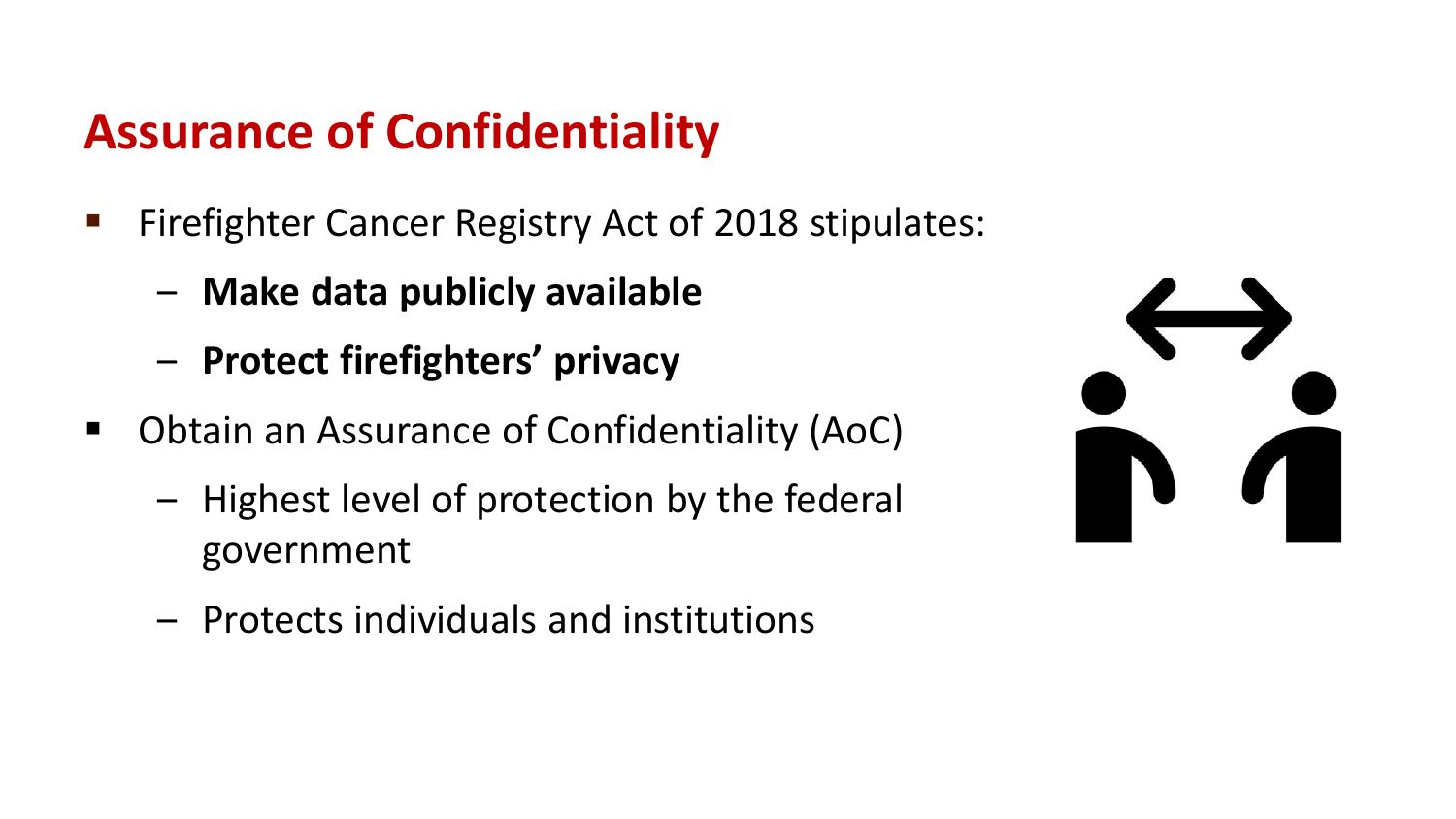



**[www.cdc.gov/NFR](http://www.cdc.gov/NFR)**

**[www.cdc.gov/niosh/bsc/nfrs](http://www.cdc.gov/niosh/bsc/nfrs)**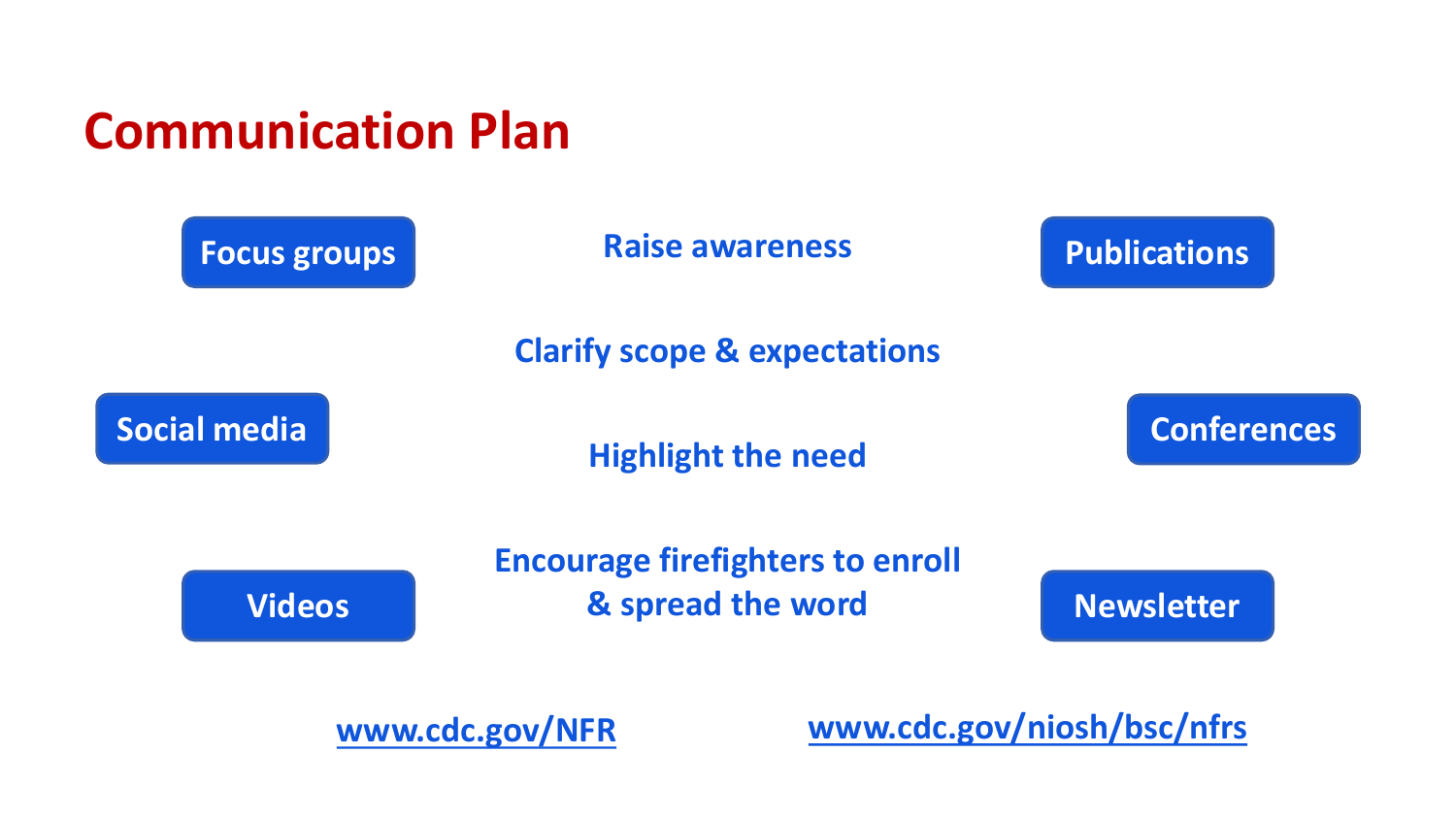



2021-2023